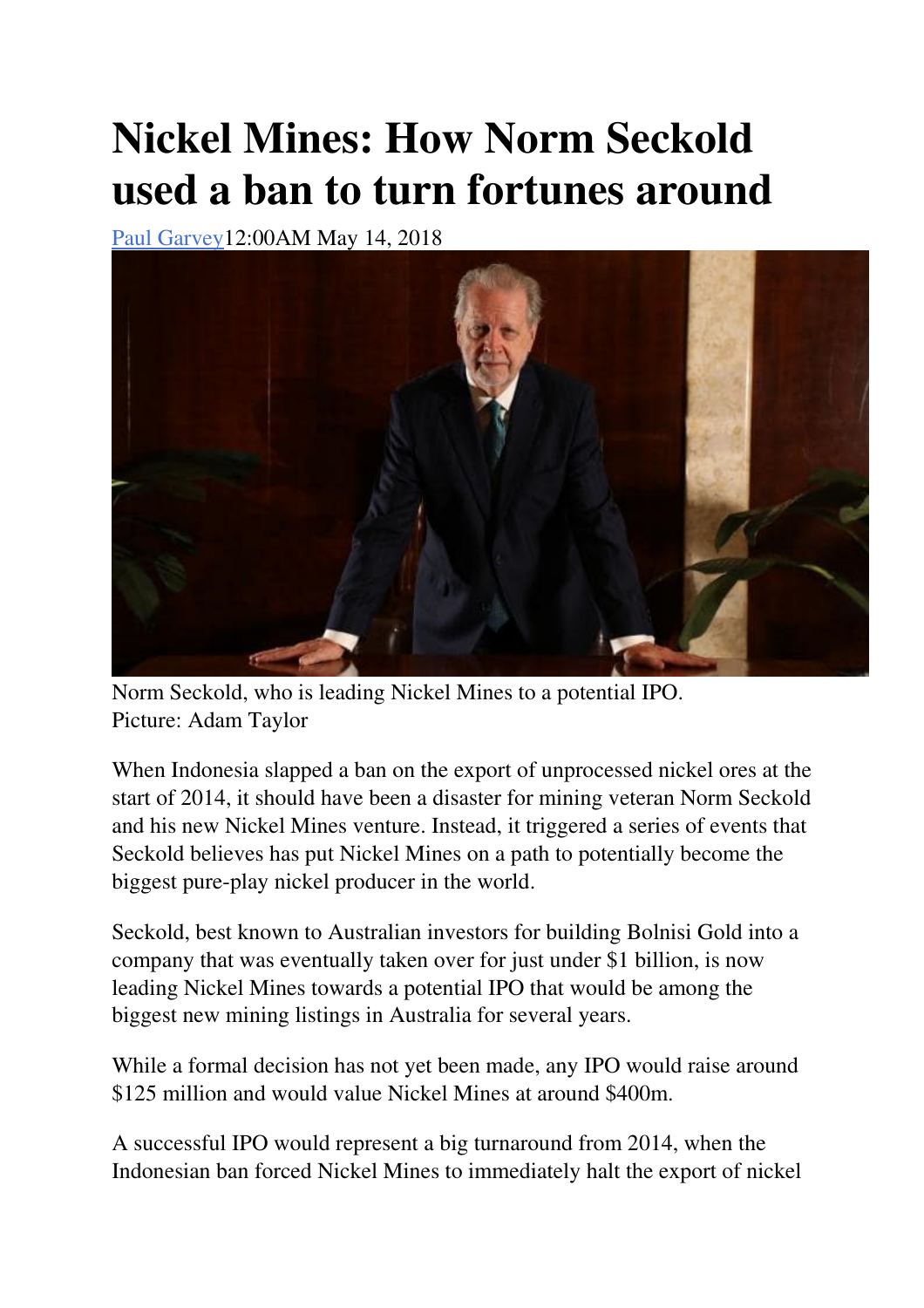laterite ore from its big Hengjaya mine on the island of Sulawesi. The mine had only been in operation for a few months at that stage, and the ban meant it looked like Seckold and Nickel Mines had all but torched the \$15m or so they'd spent brining Hengjaya on line.

"It was an unpleasant experience because we had committed this capital to get this thing going and then the revenue was cut off," Seckold says.

But the ban had the desired effect of inspiring a massive investment in downstream nickel processing. Tsingshan Holdings — a large private Chinese company with a long history of buying unprocessed nickel ore from Indonesia — reacted by pumping billions into building a big new Morowali nickel and stainless steel processing park from scratch in Sulawesi, just down the road from Hengjaya.

The industrial park is staggering in its scale: it has its own 1.26GW coal-fired power station that is big enough to supply all of Brisbane, a full-size port, a dedicated hotel resort and employs 18,000 workers.

"While we weren't super happy about the ban, it was absolutely the right thing for the country to do because the Tsingshan group turned around and invested \$US5bn in this industrial park that is now producing 150,000 tonnes of nickel a year and which is still growing," Seckold says.

Now Nickel Mines has a massive industrial facility right on its doorstep, and has struck a deal with Tsingshan which will see Nickel Mines enter the far more lucrative world of nickel processing.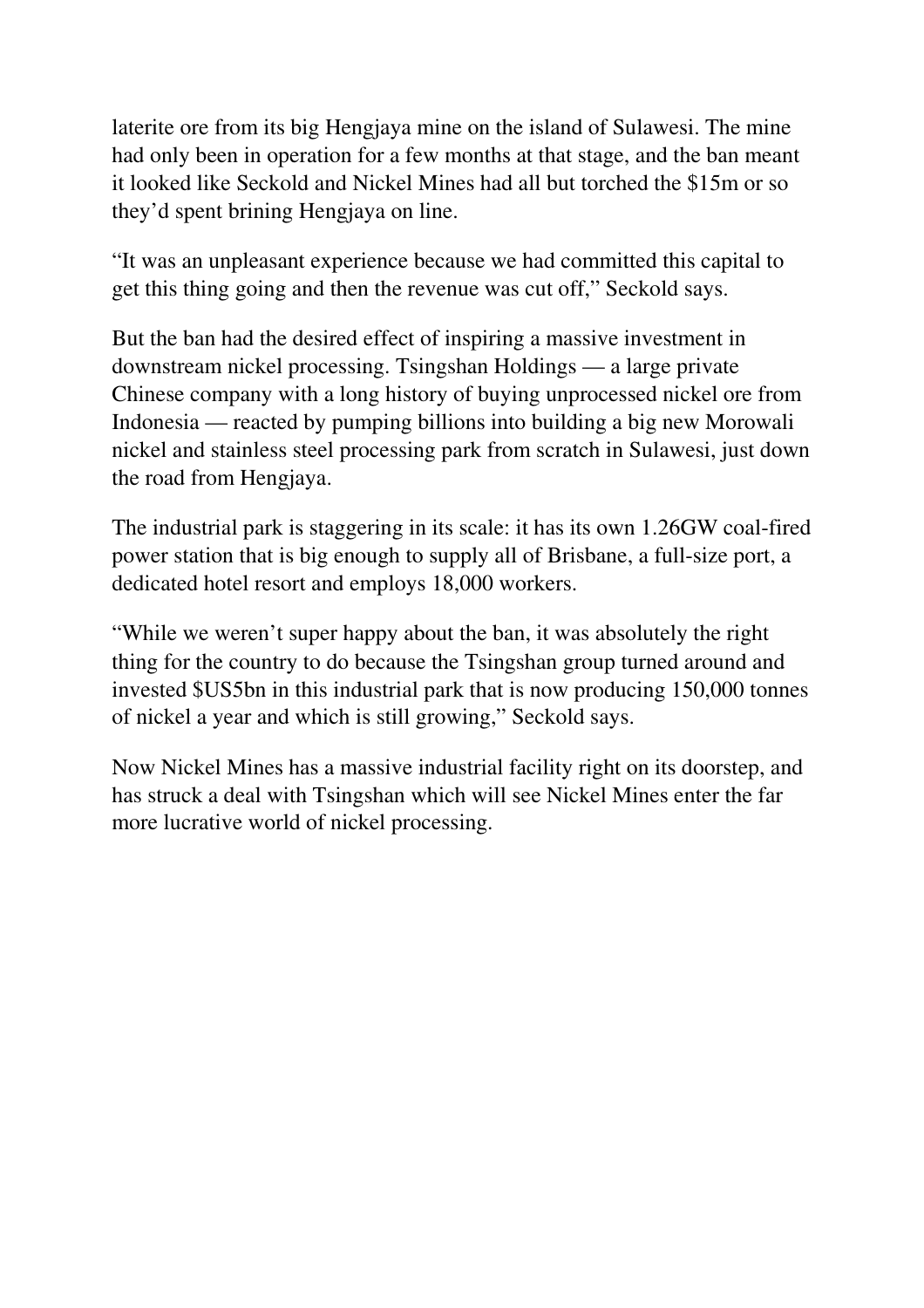

While the world of nickel laterites and nickel pig iron in which Seckold is now playing has long been considered as the ugly sister of the nickel industry, Seckold believes his company has got the right orebody and more importantly — the right partner to start changing that perception.

Tsingshan is considered one of the global leaders in so-called Rotary Kiln Electric Furnace processing, a comparatively low-capex method of processing nickel laterites, and has so far built 20 RKEF lines at its Morowali industrial park to date that process laterite ores brought to it from across the archipelago.

Tsingshan — which owns a 20 per cent stake in Nickel Mines — is now building another two RKEF lines at Morowali for Nickel Mines, which has an agreement to buy a 70 per cent interest in the lines for \$US70m. Nickel Mines also has an option to go to 100 per cent ownership of the lines which will together produce around 16,500 tonnes a year of nickel — by paying \$US120m within 12 months of first production from the lines.

That translates into a cost of around \$US14,500 a tonne of annual production capacity, which is just a fraction of the cost of other big nickel laterite plants built around the world. It is shaping as a potentially lucrative venture.